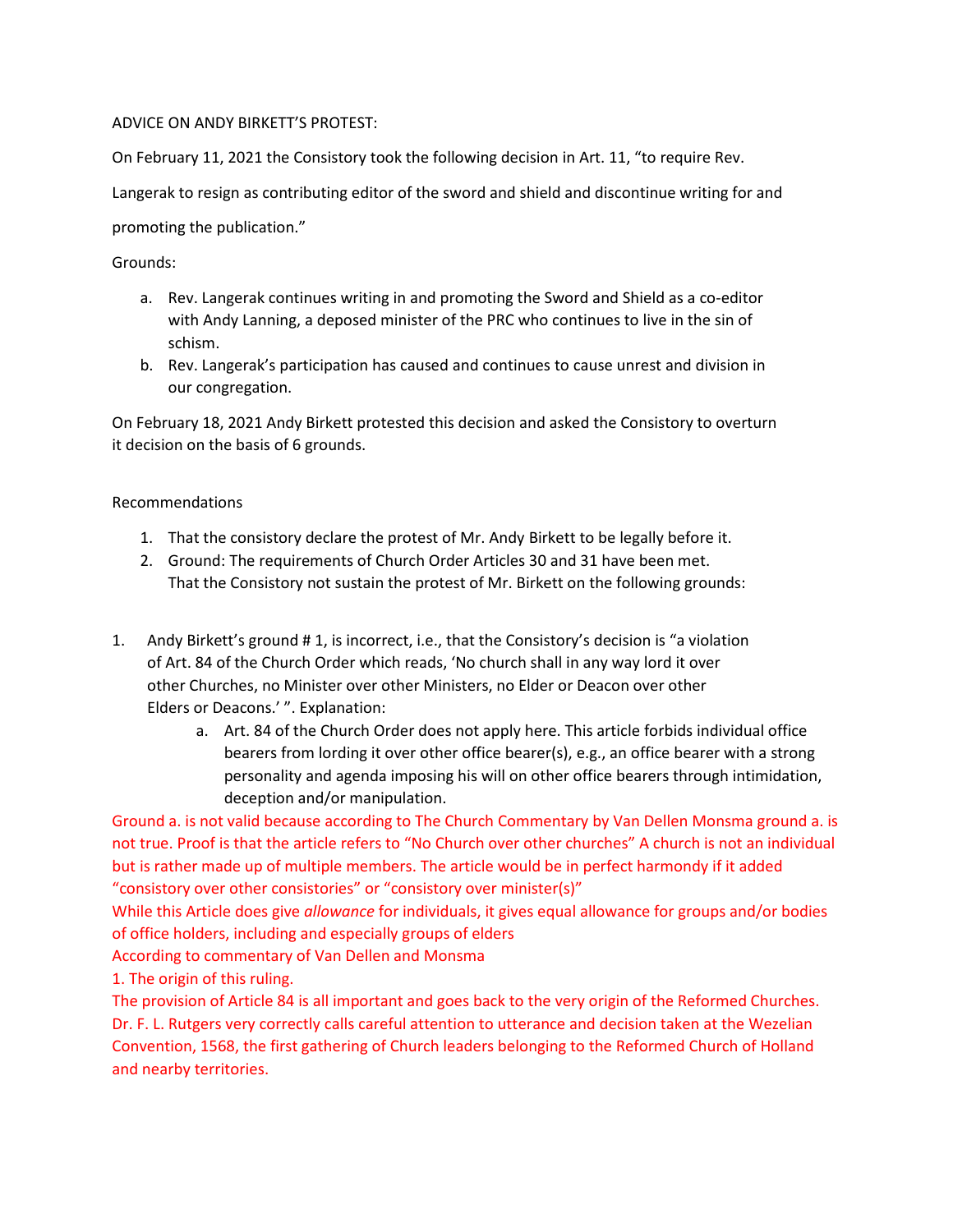Chapter IV, Article 7 of the conclusion of Wezel provides, among other things, that **elected Elders** *{plural}* shall promise "not to employ domination, neither **regarding the Ministers** *{plural}* nor regarding the **congregation**. (Cf. also Chapter IV, Art. 9.)

> b. The consistory's decision is rather the proper exercise of the authority that Christ has invested in the elders to exercise supervision over the work and labor of their pastor. i. Art. 23 of the Church Order "The office of the elders…is to take heed to the ministers, together with their fellow-elders and the deacons, faithfully discharge their office…"

The above statement accompanied with parts of Article 23 of the Church order which are quoted above give a misleading meaning and sense of unequal standing between the offices which is not apparent to the complete Article.

The complete article states:

"The office of the Elders, in addition to what was said in Article 16 to be their duty in common with the Minister of the Word, is to take heed that the Ministers, together with their fellow-Elders and the Deacons, faithfully discharge their office , and both before and after the Lord's Supper, as time and circumstances may demand, for the edification of the Churches to visit the families of the Congregation , in order particularly to comfort and instruct the members, and also to exhort others in respect to the Christian Religion."

Concerning any type of supervision, as quoted from The Church Commentary by Van Dellen and Monsma

2. Supervision over fellow-office-bearers.

Supervision over office-bearers in Episcopal Churches (Roman Catholic, Methodist, etc.) is exercised in the first place by superior officers, Bishops, Cardinals, etc. With us all officers stand on par as to their official authority. Consequently, inasmuch as supervision in this imperfect and partial dispensation of the Church is highly necessary, all supervision amongst office-bearers must be mutual.

Each must oversee, supervise the other, (cf. Acts 20:28.) "Take heed unto yourselves, and to all the flock, in which the Holy Spirit hath made you bishops (overseers) . . ."

This supervision covers, in the first place, doctrine and life, as well as the discharge of one's office. In doctrine one must be sound, in conduct exemplary and beyond reproach, and as an office-bearer faithful and diligent withal.

The Elders should give particular heed to the Ministers of the Gospel. It is of prime importance that these preach and teach correctly and effectively, and that their labors are performed in all faithfulness. But the other officers in the Church must also be true and faithful if the cause of God is to flourish. Error, disloyalty, and neglect may not be tolerated in any office-bearer. That would be contrary to God's Word and would undermine the very foundations of the Churches.

Prof. H. Hanko writes concerning this in his Notes On The Church Order,

"The minister is also under the supervision of the elders. He too is subject to their.

rule. This is true as far as his personal life is concerned.

He (the minister) is not above the consistory in any way.

It is true that he is not above the consistory in any way. But it is also true that he is not an inferior to the other office bearers so that the consistory can impose their own will upon him.

The consistory is not subjecting the minister to God's will, but their will. That is not in accordance with either the Bible or Church Order.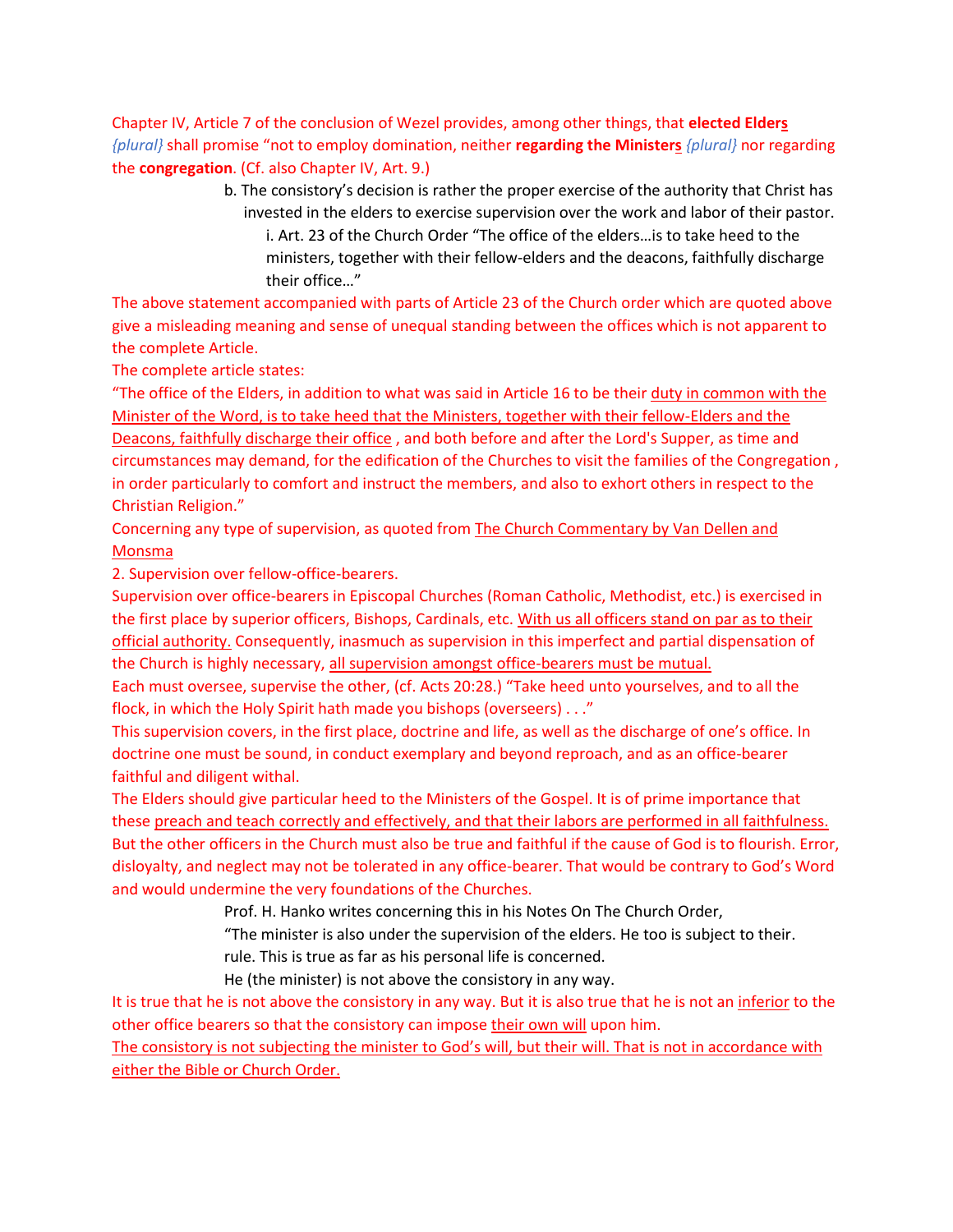It is mutual oversight. And regardless of who is overseeing whom, the will which is being exerted, is subject to the Word of God.

When mutual oversight is disregarded, the necessary implication that the equality of the offices which is the hallmark of the entire Church Order is completely undermined. It also leads to allowance of injurious lording it over one office bearer or group of office bearers over another, as it is being used presently.

> His doctrine and conversation are subject to the scrutiny of the Consistory." (p. 44)

ii. According to the Form for Ordination Of Elders And Deacons, "Thirdly, it is also the duty (of elders) to have regard to the doctrine and conversation of the ministers of the word…."

- 2. Andy Birkett's ground # 2 is incorrect, i.e., that the Consistory's decision "forces our minister to violate his conscience concerning the oath he took in the Form of Ordination of the Ministers of God's Word to 'and refuting with Holy Scripture all schisms and heresies which are repugnant to the pure doctrine…' " Explanation:
	- a. In the case of Rev. M. Dick and the proper application of Article 21 of the Church Order, Synod 2009 stated in the Art. 86, 5, ground "a" (p. 77&78) that "An office-bearer is not at liberty, indiscriminately, simply to act according to the dictates of conscience without regard to circumstances." Synod went on to explain that:

i. The exercise of a believer's Christian liberty in carrying out the dictates of his conscience is limited by a consideration of many factors, e.g., what is profitable for his neighbor and the requirements of the Church Order.

In the instance being used as a precedent does not apply.

In the above example Synod first apparently established that the minister was in violation of Church order Article 21.

Upon establishing the violation, they charged the minister with showing disregard for his neighbor by refusing to help support the Christian schools.

There is no disregard for his neighbor in Rev writing and expounding on Biblical truths and church matters.

Biblical admonitions are **beneficial** for the neighbor, whether the neighbor wants to hear them or not, and there is NO CHURCH ORDER that is being violated.

> ii. One whose conscience does not allow him to labor within the requirements of the Church Order cannot serve as a minister in the PRC.

This is not an issue because Rev is not violating any of the Church Order.

b. Applying the principles set forth by Synod 2009 to the case before the consistory:

i. Rev. Langerak may not appeal to his conscience to defend and justify behavior that the elders deem hurtful to the church.

It is not orderly or brotherly for the elders to arbitrarily "deem" things without any evidence, proof, or scripture. This is rule by the wisdom of man. We may only rule the church by the word of God. That goes to my next item of protest.

a. 1 Cor 10:23, "All things are lawful for me, but all things are not expedient: all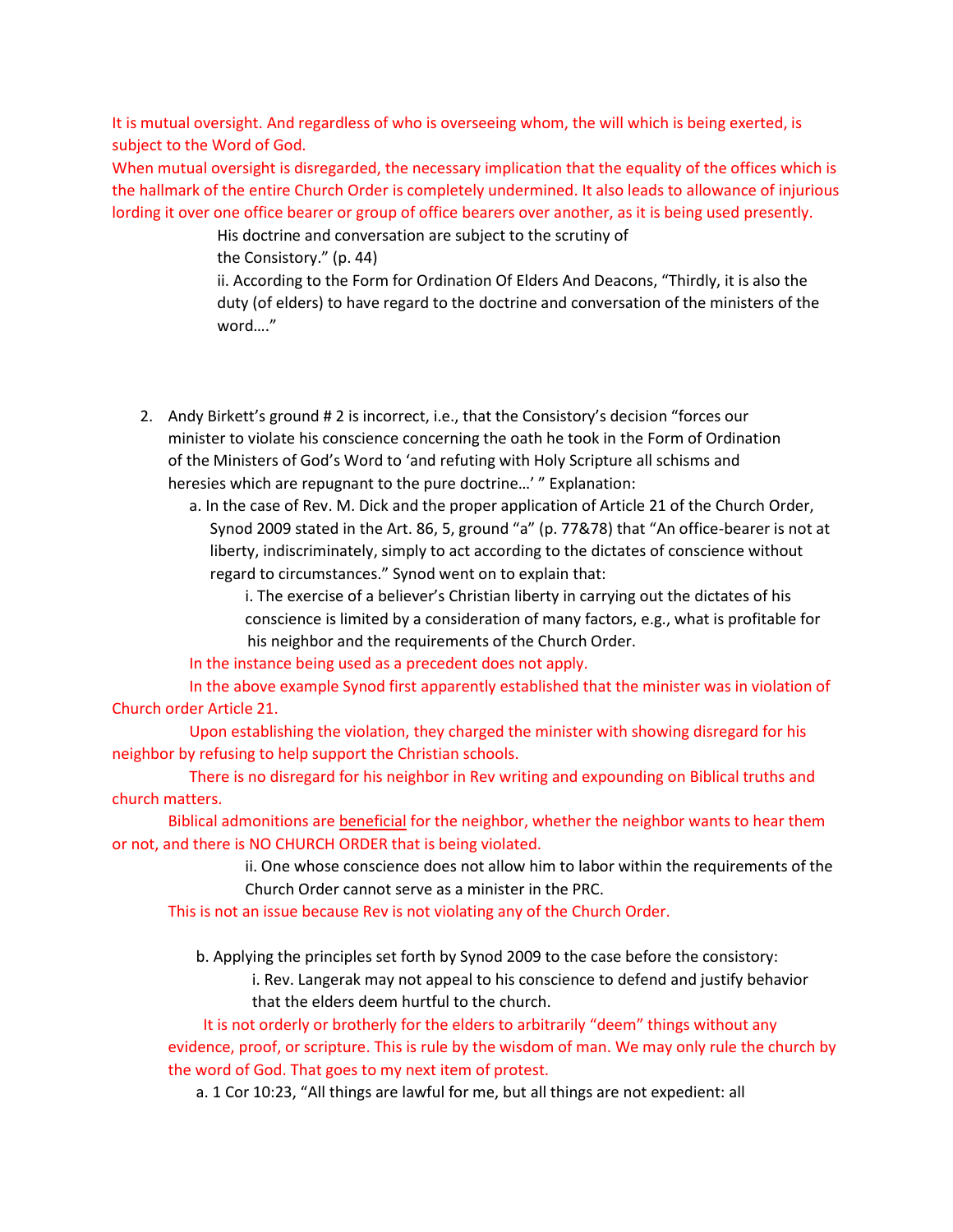things are lawful for me, but all things edify not."

b. Rom 14:19, "Let us therefore follow after the things which make for peace, and things wherewith one may edify another."

ii. There are other avenues available to Rev. Langerak to carry out the convictions of his conscience to refute schism, heresy and false doctrine, e.g., the pulpit, lectures, pamphlets, writing books, etc.

3. Andy Birkett's ground # 3 is incorrect, i.e., that "ground "a" of the Consistory's decision is not a ground" and contradicts what others have done and are doing in our churches. Explanation:

a. Ground "a" is in fact a ground. The point of this ground is that Rev. Langerak may not serve as co-editor of a magazine with a man who has been deposed from the office of minister in the PRC for public schism and is still engage in inciting schism in the PRC.

b. This position of the Consistory is substantiated by Rev. Langerak's sermon on "Christian Discipline" preached in Crete on 5/24/15, Sermon Audio – 56:29 – 58:03

This isn't a separate thing, ' keep no company'. It belongs to Christian discipline. The apostle speaks of

it specifically. He says ' keep no company with man.' He says ' withdraw.' ' To keep no company' is

fellowship. When someone's having fellowship with a man , that's as clear and obvious as in the Old

Testament when some man plowed his field with an ox and ass. It is that clear. It's not difficult to know what fellowship is. We all know that. Fellowship is friendship with that man. Eating and drinking with him. It's forbidden, with the impenitent. That's clear. That's nonnegotiable. That's the tradition that we receive from the Apostle. There are those who show their disdain for a friend or for a family member's excommunication by fellowshipping with him. They say as though to the church, ' You may put him out,

but I'm not going to.' But, that is the calling of scripture.

Rev. has made no illusion regarding his fellowshipping with the Rev Lanning. He told us that he "loves him as a brother in Christ".

But the consistory contradicts itself when it speaks about the church orderly way of protest and appeal, and then binds a man's conscience while he is appealing. Rev had openly told us that he does not believe Rev Lanning is guilty of the charges he was charged with, and that he has lawfully filed a protest of said decision.

For us to bind his conscience is denying Christian liberty to a brother while he waits for his appeal to be heard. God demands that we no allow our conscience to be bound by any man, but God alone. Galatians 5:1 Stand fast therefore in the liberty wherewith Christ hath made us free, and be not entangled again with the yoke of bondage.

It is also disorderly to make random decisions without proof or scripture and then sit back and tell the man he must go the way of protest and appeal. How is it even possible to protest or appeal a decision that does not even cloak itself with principle. There is not principle to protest or appeal to or against.

> c. The example of Engelsma and Cammenga serving with a divorce and remarried minister on the board of an organization that seeks to translate Dutch Reformed literature into English is not a valid comparison. Rev. Beeke, although divorced and remarried, has not been charged with schism in the PRC.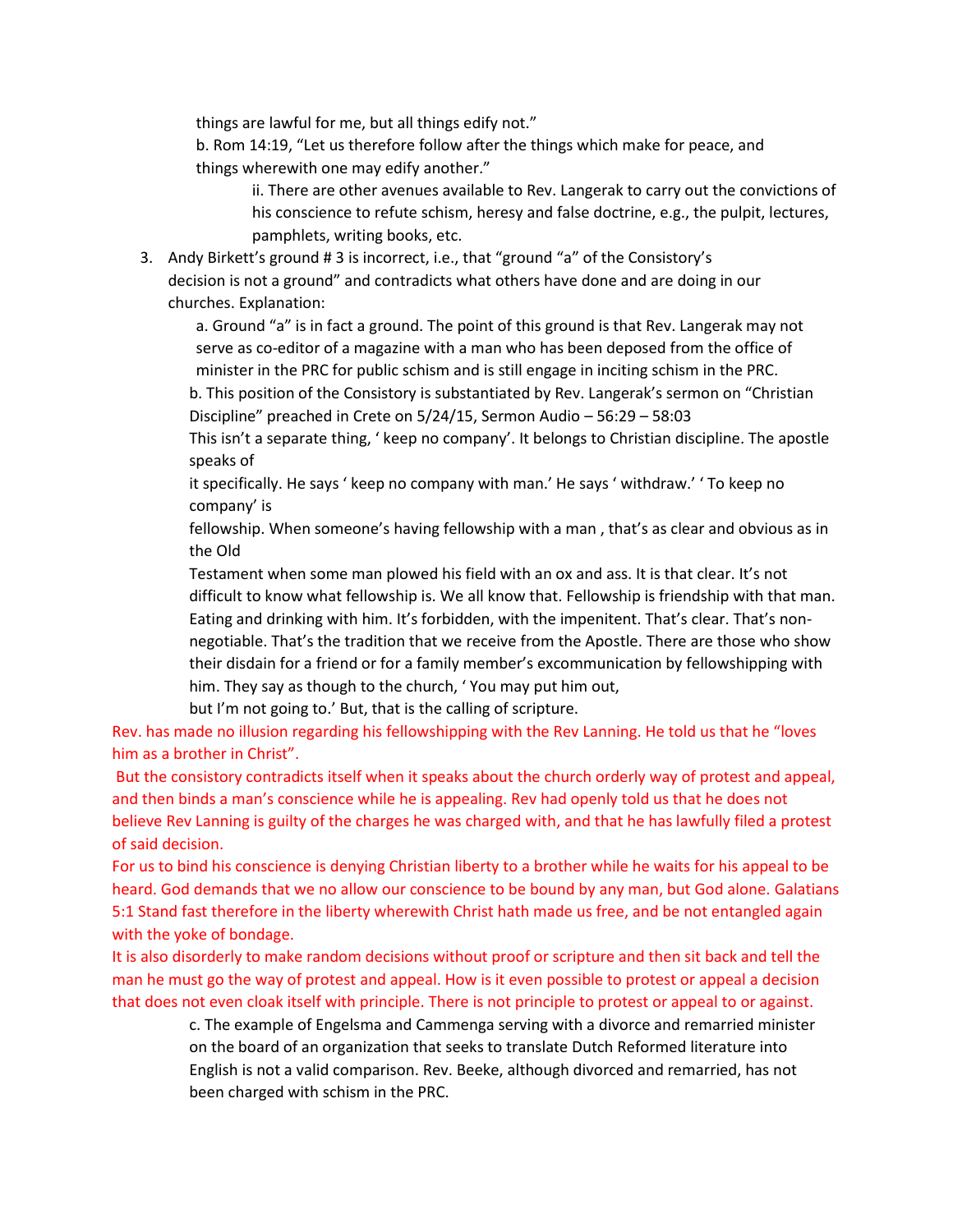I do not agree with the assertion that my example is "not a valid comparison."

Could you please explain to me to what degree the consistory considers gross public sin to be worthy of separation?

Beeke is guilty of gross public sin.

He is walking impenitent in gross violation of the  $7<sup>th</sup>$  commandment.

Do you say that the comparison is "not valid" because his sin is not as personally offensive to you? because we do not personally know the wife that this man put away? because he is in a different denomination?

While I would agree that serving as a fellow board member which includes sharing corporate responsibility for decisions, including ungodly decisions is not fellowship either.

I do believe that it is much more a relationship of fellowship when you are corporately responsible for the decisions of a majority, that if you are submitting articles to the same magazine for publication.

4. Andy Birkett's ground # 4 in incorrect, i.e., that the consistory's decision "forces our minister to violate the vows he made before God in the Formula of Subscription 'but that we are disposed to refute and contradict these [errors], and to exert ourselves (through preaching and writing) in keeping the church free from such errors,' that we as a consistory now stand in the way of." Explanation:

a. The consistory has judged that because of the schismatic behavior of the editor-in-chief of the Sword and Shield, this magazine is not a proper platform for Rev. Langerak to carry out his ministerial vows.

b. There are other avenues available to Rev. Langerak to carry out his vows to refute and contradict error and to keep the church free from such errors, e.g., the pulpit, lectures, pamphlets, writing books, etc

5. Andy Birkett's ground # 5, a&b is incorrect,

i.e., that there is no basis that shows any truth to ground "b", i.e., Rev. Langerak's participation (writing of Sword and Shield) has caused and continues to cause unrest and division in our congregation.

Explanation: That Rev. Langerak's participation in the Sword and Shield is causing unrest in the congregation is the judgment of the majority of the consistory, a judgment that need not be proved to the satisfaction of a dissenting elder or minority of elders.

I do not believe that the consistory may not be ruled by majority but instead, it must be ruled by God and His Word.

A decision of this magnitude and far reaching implications should have scripture and grounds to support their conclusion and decision.

That there is strife and division in our church and churches we all acknowledge.

That has been festering for years.

To arbitrarily decide that the cause of this strife is the truth of the Godly writing of our minister, in the only church magazine that will publish his writings, is unjust.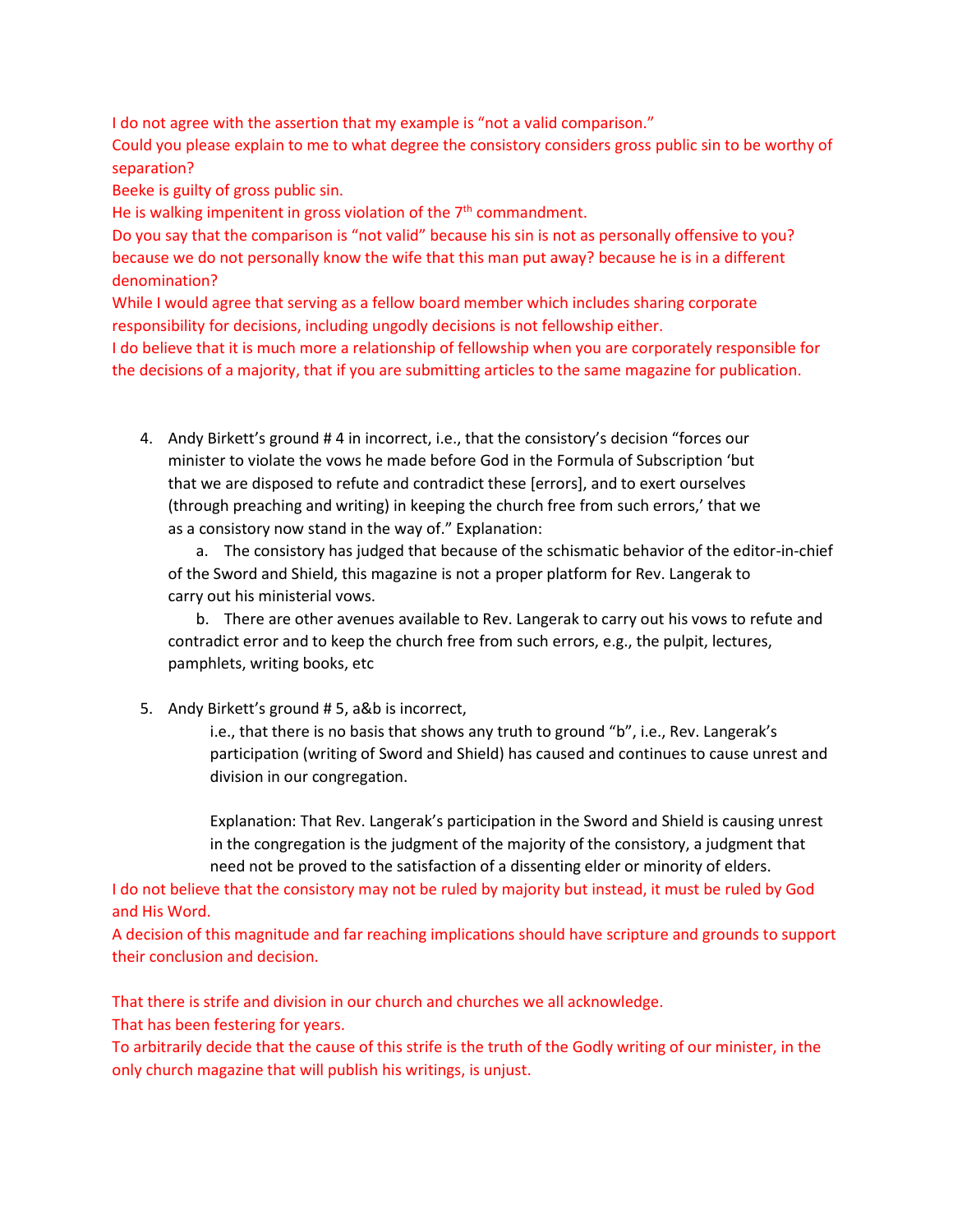Even if this decision had been taken with solid grounds and evidence proving what it is asserting, then then the Godly way to proceed would be:

1- Work with Rev to help him see the division that his writing is causing. This division that the rest of the elders see (although has NEVER before reported at a meeting).

2- Work with those in the congregation to try to come to an acceptable understanding. There have never been committees assigned to meet with individual or groups of members who feel this way. In fact, those who no longer attend services, and have thereby neglected the means of grace in open rebellion to God and His church are not rebuked for their sins.

The fact that we have done neither of the above is proof that the decision that was made was rash

5c. Andy Birkett's ground # 5, c is not a valid ground, i.e., that the Consistory's "last motion regarding the Sword and Shield is that it is a non-ecclesiastical matter." Explanation:

a. The Sword and Shield is non-ecclesiastical in that it is a free magazine not under the supervision of any ecclesiastical body.

b. This is not a ground to invalidate the consistory's decision. Whether Rev. Langerak may write in the Sword and Shield is an ecclesiastical matter in so much that his ministerial office and work is under the authority and supervision of the consistory.

i. Art. 23 of the Church Order "The office of the elders…is to take heed to the ministers, together with their fellow-elders and the deacons, faithfully discharge their office…" Prof. H. Hanko writes concerning this in his Notes On The Church Order, "The minister is also under the supervision of the elders. He too is subject to their rule. This is true as far as his personal life is concerned. He is not above the consistory in any way. His doctrine and conversation are subject to the scrutiny of the Consistory." (p. 59)

ii. According to the Form for Ordination of Elders And Deacons, "Thirdly, it is also the duty (of elders) to have regard to the doctrine and conversation of the ministers of the word…."

5d. Andy Birkett's ground # 5, d is incorrect, i.e., that the ground "b" of the Consistory's decision "blames the publication of the truth in the Sword and Shield for causing unrest and division in the body of Christ.". Explanation:

a. The consistory's grounds say nothing about the content of the Sword and Shield as causing unrest in the congregation.

b. The consistory's grounds speak to unrest that is being caused in the congregation by Rev. Langerak's serving as co-editor of a magazine with a deposed PRC minister who is causing schism in the PRC.

6. Andy Birkett's ground # 6 is incorrect, i.e., that the decision of the consistory violates the 9th commandment in that it does not reflect the true mind of the consistory. Explanation: